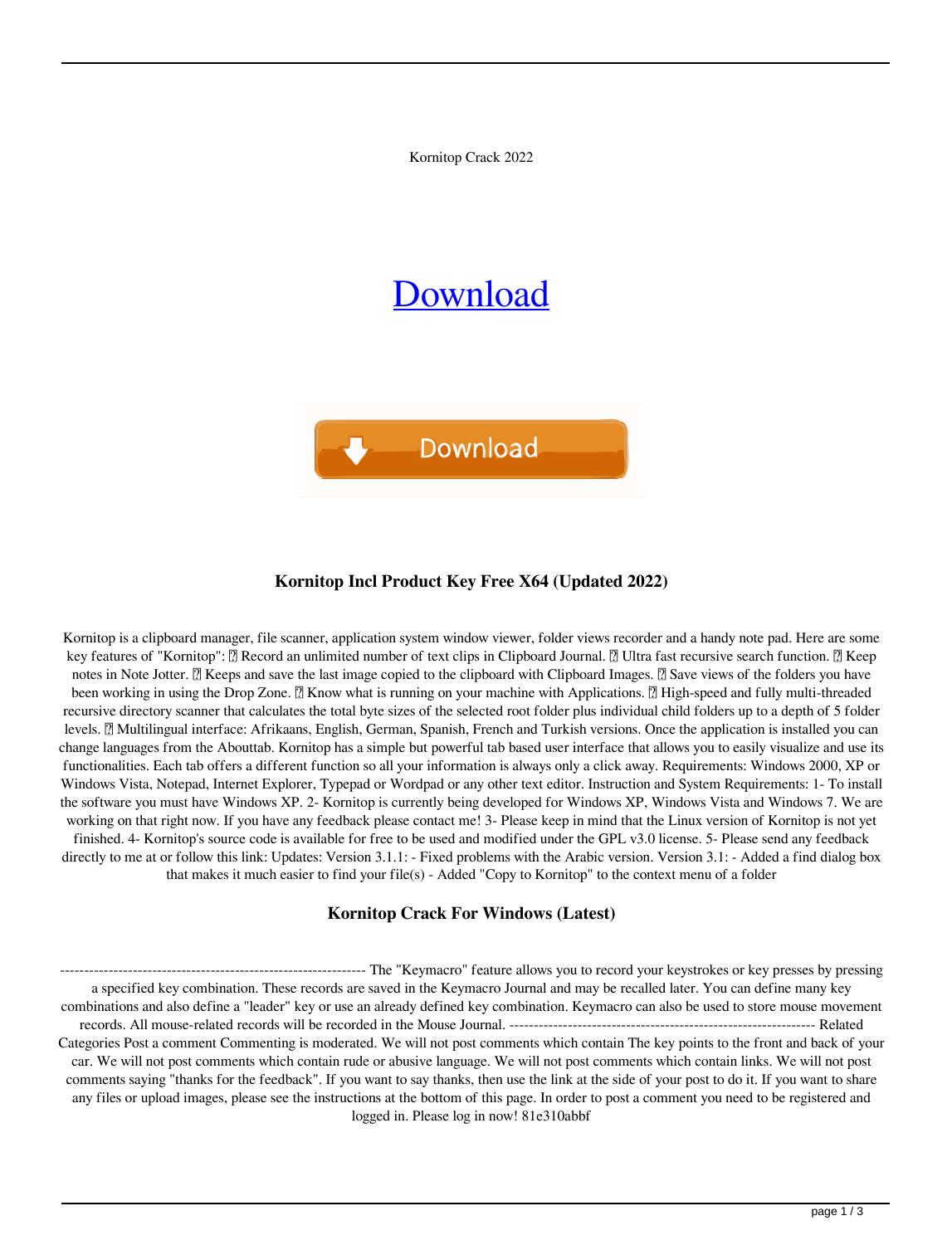## **Kornitop Keygen For (LifeTime) For PC**

Kornitop (Kornitopp) is an easy-to-use application for managing the windows you work with the most. Since many windows are not working, these are saved automatically as Kornitop keeps them. This makes it very convenient to go back to your favorite Windows and find exactly the information you want without having to search through a large number of windows to find the specific one. Kornitop stores a history of all your files and folders you use the most in the clipboard. It keeps this history safe as Kornitop automatically searches the clipboard for any file it has stored in the history. If the file is found Kornitop then sends it to the clipboard. With Kornitop you will always be able to retrieve the file in case you need it. Another useful function of Kornitop is its ability to organize your folders. It provides a folder list where you can find your most commonly used folders and it can automatically create your own folders according to your work habits. With Kornitop you can define what folders should be displayed. Kornitop lets you keep your working environment as it provides you with a drop zone for the active window you use the most. The drop zone keeps the last image copied from the clipboard, or saves it if it has been saved with Kornitop. The last image is saved in the folder which is linked to the drop zone. By switching to another folder you will be able to copy your last image back to the clipboard. If you have some information that you need to remember but you are not sure what to do with it you can save it to the Kornitop note jotter. This way Kornitop will save the information, add a timestamp and link it to a specific folder. This way you will always be able to find the information you need. Kornitop has a built-in calculator that can be used with any number including floating point. A floating point number is a number that has more than one digit after the decimal point. This function enables you to use Kornitop as a powerful calculator. Kornitop lets you search your notes using a search function. You can also find your notes using the database that can be found in the "Help" menu. Kornitop provides a file scanner that can automatically search for files and documents that contain text. The scanner can be disabled if you prefer not to use it.

### **What's New In?**

Kornitop is a clipboard manager, file scanner, application system window viewer, folder views recorder and a handy note pad. Here are some key features of "Kornitop": Record an unlimited number of text clips in Clipboard Journal. Ultra fast recursive search function. Keep notes in Note Jotter. **□** Keeps and save the last image copied to the clipboard with Clipboard Images. □ Save views of the folders you have been working in using the Drop Zone. <sup>2</sup> Know what is running on your machine with Applications. <sup>2</sup> High-speed and fully multi-threaded recursive directory scanner that calculates the total byte sizes of the selected root folder plus individual child folders up to a depth of 5 folder levels. **[2]** Multilingual interface: Afrikaans, English, German, Spanish, French and Turkish versions. Once the application is installed you can change languages from the Abouttab. Kornitop has a simple but powerful tab based user interface that allows you to easily visualize and use its functionalities. Each tab offers a different function so all your information is always only a click away. Kornitop Description: Kornitop is a clipboard manager, file scanner, application system window viewer, folder views recorder and a handy note pad. Here are some key features of "Kornitop": Record an unlimited number of text clips in Clipboard Journal. Ultra fast recursive search function. *a* Keep notes in Note Jotter. <sup>[7]</sup> Keeps and save the last image copied to the clipboard with Clipboard Images. <sup>[7]</sup> Save views of the folders you have been working in using the Drop Zone.  $[$  Know what is running on your machine with Applications.  $[$  High-speed and fully multi-threaded recursive directory scanner that calculates the total byte sizes of the selected root folder plus individual child folders up to a depth of 5 folder levels. <sup>1</sup> Multilingual interface: Afrikaans, English, German, Spanish, French and Turkish versions. Once the application is installed you can change languages from the Abouttab. Kornitop has a simple but powerful tab based user interface that allows you to easily visualize and use its functionalities. Each tab offers a different function so all your information is always only a click away. Kornitop Description: Kornitop is a clipboard manager, file scanner, application system window viewer, folder views recorder and a handy note pad. Here are some key features of "Kornitop": **7** Record